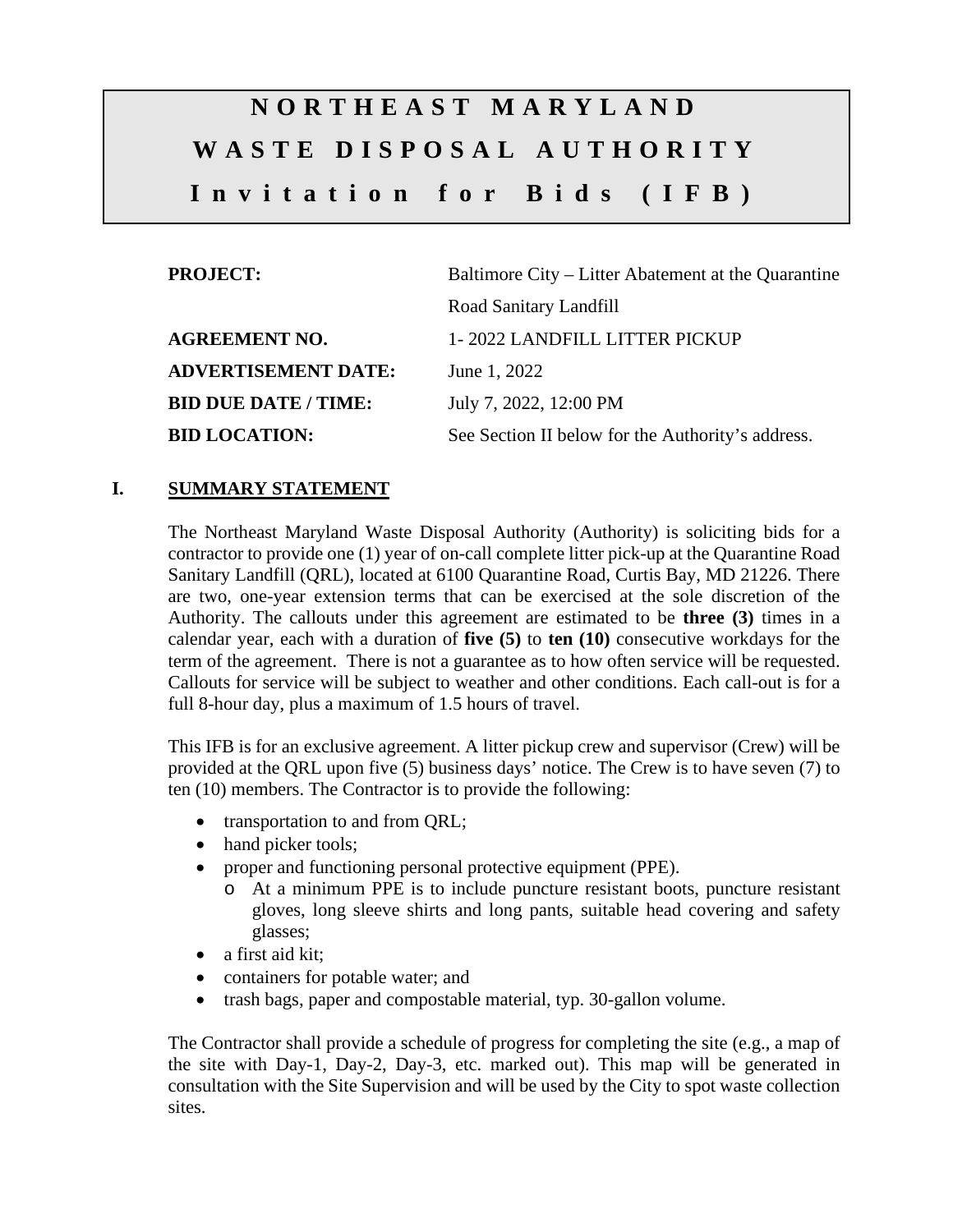In general, the areas to be patrolled at QRL include all side slopes, stormwater features EXCEPT ponds or areas of standing water, sides of roadways and along fences, around drop-off areas and parking areas. No collection will take place at the Working Face of the landfill, inside of the leachate settlement ponds, at the landfill gas flare station or areas undergoing construction (such as cover soil borrow areas or lined subcells). The Contractor will be required to submit daily work pictures and bag counts to Site Supervision when services are provided. The Contractor shall dispose all collected trash at the landfill tipping face by 3:30 PM each work day. The Contractor will not be charged for disposal.

This IFB sets forth the terms and conditions applicable to the proposed procurement, upon acceptance it shall constitute the contract between the bidder and the Authority. All referenced times noted in the IFB are local time, Baltimore Maryland.

#### **II. ISSUING OFFICE and AUTHORITY CONTACT INFORMATION**

Northeast Maryland Waste Disposal Authority (Authority) Tower II - Suite 402 100 S. Charles Street Baltimore, MD 21201-2705 410.333.2730

All contacts relative to this solicitation, including requests for information as well as questions concerning these instructions, shall be directed to the Authority by email [\(procurement@nmwda.org\)](mailto:procurement@nmwda.org) or fax (410-333-2721), with the Subject heading "Baltimore QRL Litter Abatement Procurement," on or before 4:00 PM June 15, 2022.

## **III. BID DUE DATE**

The Bids must be received at the Authority offices located at Tower II - Suite 402, 100 S. Charles Street Baltimore, MD 21201-2705 by 12:00 PM July 7, 2022. Due to the current surge in COVID cases there will not be a public bid opening. Unofficial results will be posted to the Authority's website at www.nmwda.org within 5 business days.

Vendors are responsible for assuring that their bids are delivered to the specified location before the deadline for receipt of bids, including those delivered by U.S. Postal Service.

Oral, mailgram or E-mail bids **will not be accepted.**

Bids, requests for withdrawals, and modifications not received by the time and at the location indicated will be deemed late and will not be considered.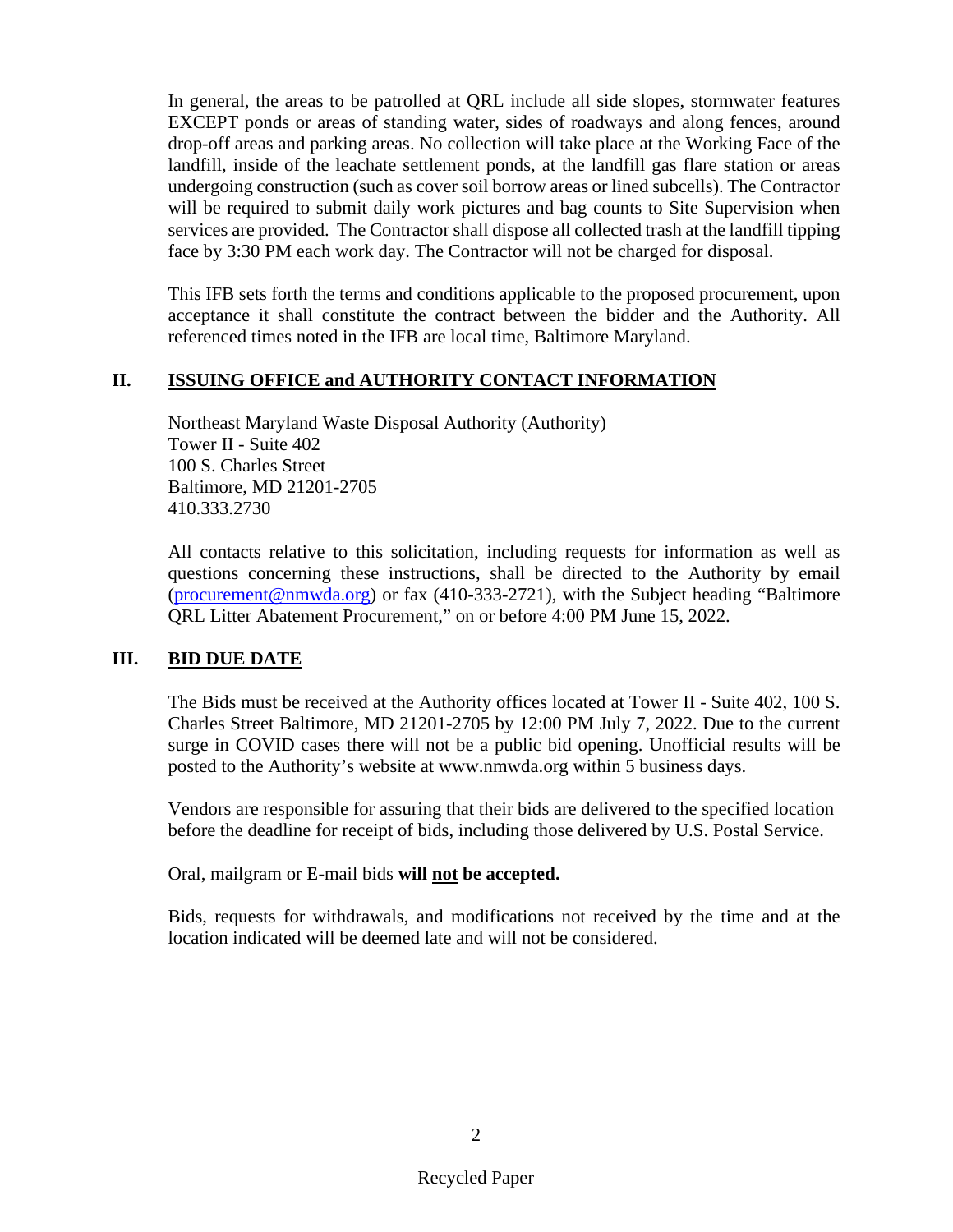#### **PRE-BID MEETING**

A non-mandatory pre-bid meeting will take place at the Quarantine Road Landfill on June 7, 2022 at 10:00 AM. A brief site tour will follow. Proper Personal Protection Equipment ("PPE") will be required to participate on the site tour (closed toe shoes, long pants and long-sleeve tops). Please RSVP to [procurement@nmwda.org](mailto:procurement@nmwda.org) or to 410.333.2730 no later than 4:00 PM on June 6, 2022.

## **IV. DURATION OF BID OFFER**

Prices submitted in response to this solicitation are irrevocable for ninety (90) days following the due date. The Authority may, however, request vendors to extend the time during which it may accept their bids. Once a bid is accepted, all prices, terms, and conditions shall remain unchanged throughout the term of the agreement.

#### **V. PROCUREMENT METHOD**

The Authority is soliciting bids in accordance with the requirements and allowances set forth in the Code of Maryland Regulations, Section 14.13.01.

The award will be based upon the best bid submission for the services required. Scoring will be as follows:

75 total points for the Technical Portion:

- Fifteen (15) Points for certified MBE/WBE/MFD participation (Yes or No);
- Fifteen (15) Points maximum for Schedule (can start within five (5) business days of NTP, Ten (10) points; within ten (10) business days of NTP, five (5) points, more than ten (10) business days, zero (0) points;
- Twenty-Five (25) points for references;
- Ten (10) Points maximum for landfill related work (one reference-three points; two references-six points; three references-ten points);
- Ten (10) points for evidence of local purchasing for goods and materials (Yes or No).

The highest three qualified firms will then be evaluated on price as follows:

- Lowest total price Proposal: Twenty-five points
- $\bullet$  2<sup>nd</sup> Lowest price Proposal: Seventeen points
- 3<sup>rd</sup> Lowest price Proposal: Ten Points

## **VI. TERMS and CONDITIONS**

A. Termination for Non-appropriation. If funds are not appropriated or otherwise made available to support continuation in any fiscal year succeeding the first fiscal year, the agreement shall be terminated automatically as of the beginning of the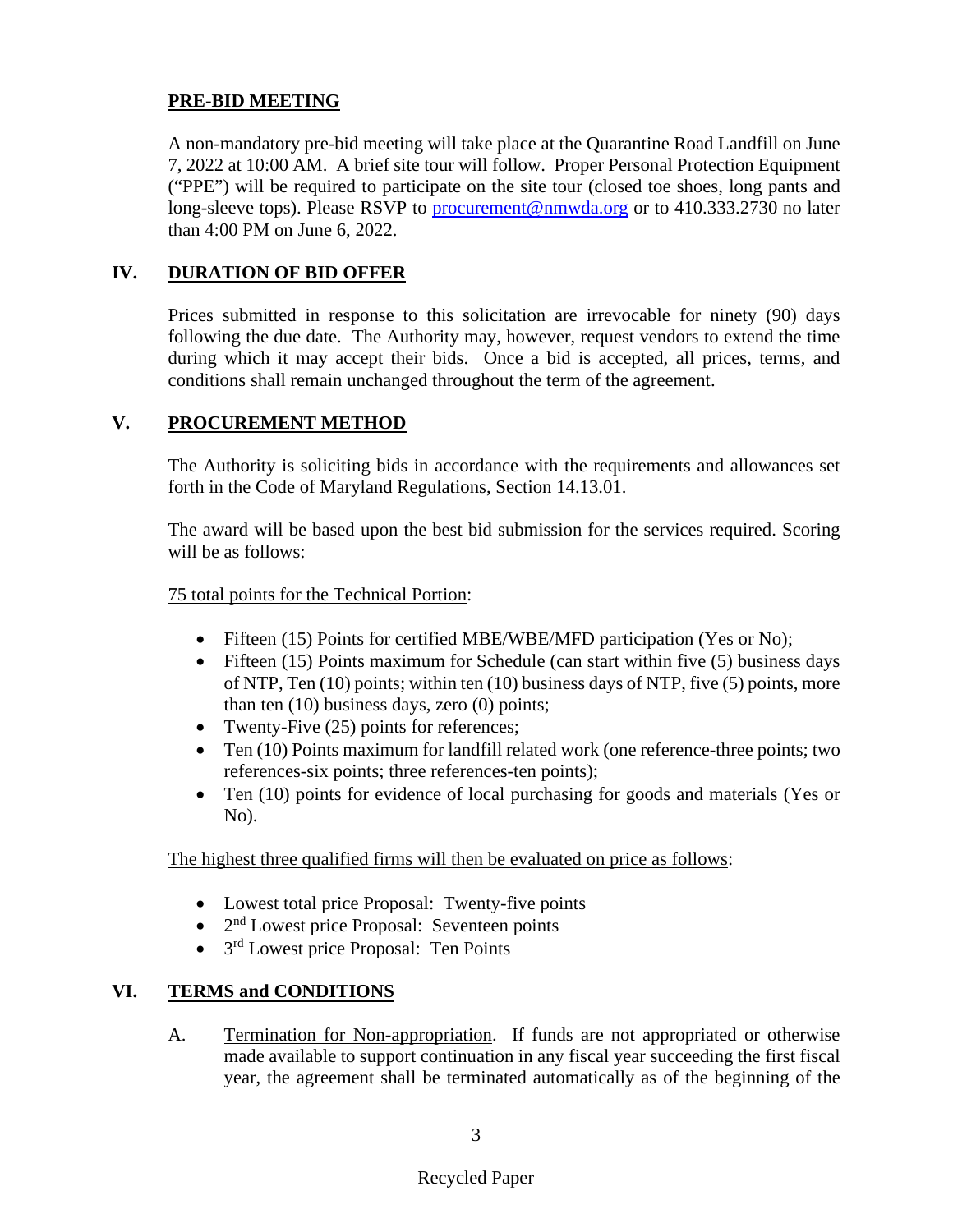fiscal year for which funds are not available. The Contractor may not recover anticipatory profits or costs incurred after termination.

- B. Maryland Law Prevails. The laws of Maryland shall govern the interpretation and enforcement of the agreement.
- C. Disputes. The Authority and the Contractor shall in good faith attempt to resolve any dispute or matter in controversy under the agreement. All disputes under the agreement, if not resolved by the parties, shall be resolved by courts of competent jurisdiction in Baltimore City, Maryland and in accordance with the laws of the State of Maryland. Pending resolution of a dispute, the Contractor shall continue to perform the agreement, as directed by the Authority.
- D. Changes. The agreement may be amended only with the written consent of both parties. Amendments may not change significantly the scope of the agreement (including the agreement price).
- E. Termination for Default. If the Contractor does not fulfill obligations under the agreement or violates any provision of the agreement, and such default is not cured as set forth herein, the Authority may terminate the agreement by giving the Contractor written notice of termination. If an event of default is not cured by the Contractor within five business days of notice from the Authority, the Authority may terminate the agreement for cause. The right to terminate is in addition to, and does not constitute a waiver of, the right of the Authority to damages incurred as a result of a breach of the agreement by the Contractor, including the cost to make alternative arrangements to obtain performance of the litter pickup services should the Contractor fail to provide the services in accord with the agreement. The Authority may terminate the agreement without incurring any liability to the Contractor, upon the occurrence of one any of the following conditions: (i) an event of default by the Contractor; (ii) the Contractor, or any of the Contractor's officers, partners, principals, or employees, is convicted of a crime arising out of, or in connection with, the procurement of work to be done or payment to be made under the agreement; and (iii) the Contractor is adjudged bankrupt, or a petition for the appointment of a receiver is filed, or an assignment for the benefit of creditors is made, or the Contractor becomes insolvent during the term of the agreement. In no event, whether based upon contract, tort or otherwise, arising out of the performance or nonperformance by the Authority of any obligation under the agreement, is the Authority liable or obligated in any manner to pay special, consequential or indirect damages, or any other amount except as specifically provided in the agreement.
- F. Nondiscrimination. The Contractor shall comply with all applicable laws, including the nondiscrimination provisions of federal and Maryland law.
- G. Anti-Bribery. The Contractor certifies that, to the Contractor's best knowledge, neither the Contractor; nor (if the Contractor is a corporation or partnership) any of its officers, directors, or partners; nor any employee of the Contractor who is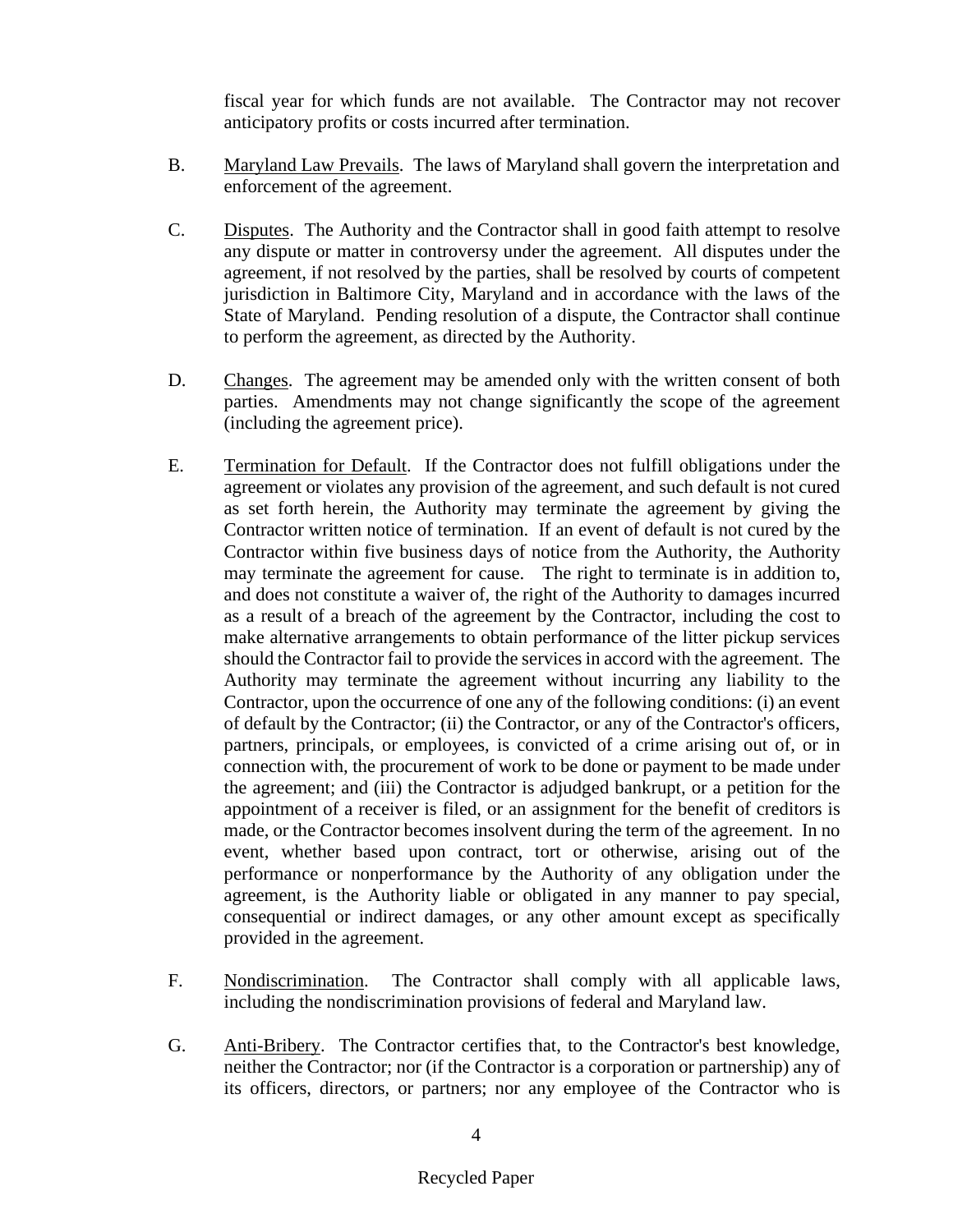directly involved in obtaining contracts with the Authority or with any county, city, or other subdivision of the State, has been convicted of bribery, attempted bribery, or conspiracy to bribe under the laws of any state or of the United States.

H. Termination for Convenience. Notwithstanding any other provision of the agreement to the contrary and subject to State law, the Authority may terminate the agreement and its obligations to the Contractor under the agreement at any time by giving the Contractor ninety days' notice of such termination. The Contractor will be entitled to payment by the Authority of reasonable, documented, previously unbilled expenses incurred as a direct result of the termination for convenience. In no event will the Contractor be entitled to any unearned fees or anticipatory profits.

#### **VII. DEFINITIONS**

**Litter –** loose or whole or fragments of municipal solid waste that are not properly contained on the Site.

Litter pickup - Picking up by brooming, raking, grabbing or by hand of all litter from designated areas and the disposal of such matter at approved locations.

**Site** – means the Quarantine Road Landfill, located at 6100 Quarantine Road, Baltimore MD 21226.

**Site Supervision** – The Chief of Solid Waste Disposal Services for Baltimore City, or their designee who provides guidance to the contractor for the prosecution of the work.

**Working Face** – the location of active waste receipt and disposal at the Site.

## **VIII. SCOPE OF CONTRACTOR SERVICES/ REQUIREMENTS:**

The Contractor shall respond to a call for litter pickup services within 72-hours from receipt of the call from Site Supervision; unless such a call occurs after 6:00 AM on a Friday or the day before a Holiday. Contractor shall work between the hours of 8:00 AM and 4:00 PM, Monday through Friday. If needed, the Contractor may request an extension of such operating hours to the contract manager/designee. Such request for extension of operating hours will be approved if warranted. No litter pickup shall be permitted on weekends, or State Administered Holidays (see: [State Holidays for the Year 2022 \(maryland.gov\)\)](https://dbm.maryland.gov/employees/Pages/StateHolidays2022.aspx).

Contractor is responsible for its own safety and the safety of others. Contractor shall adhere to all Maryland Occupational Safety and Health ("MOSH") or Federal Occupational Safety and Health Administration "OSHA" requirements. All PPE required by regulation shall be utilized. A draft Health and Safety plan shall be submitted to the Authority with the bid.

Materials shall be suitable for application and shall be approved on the qualified list for Maryland.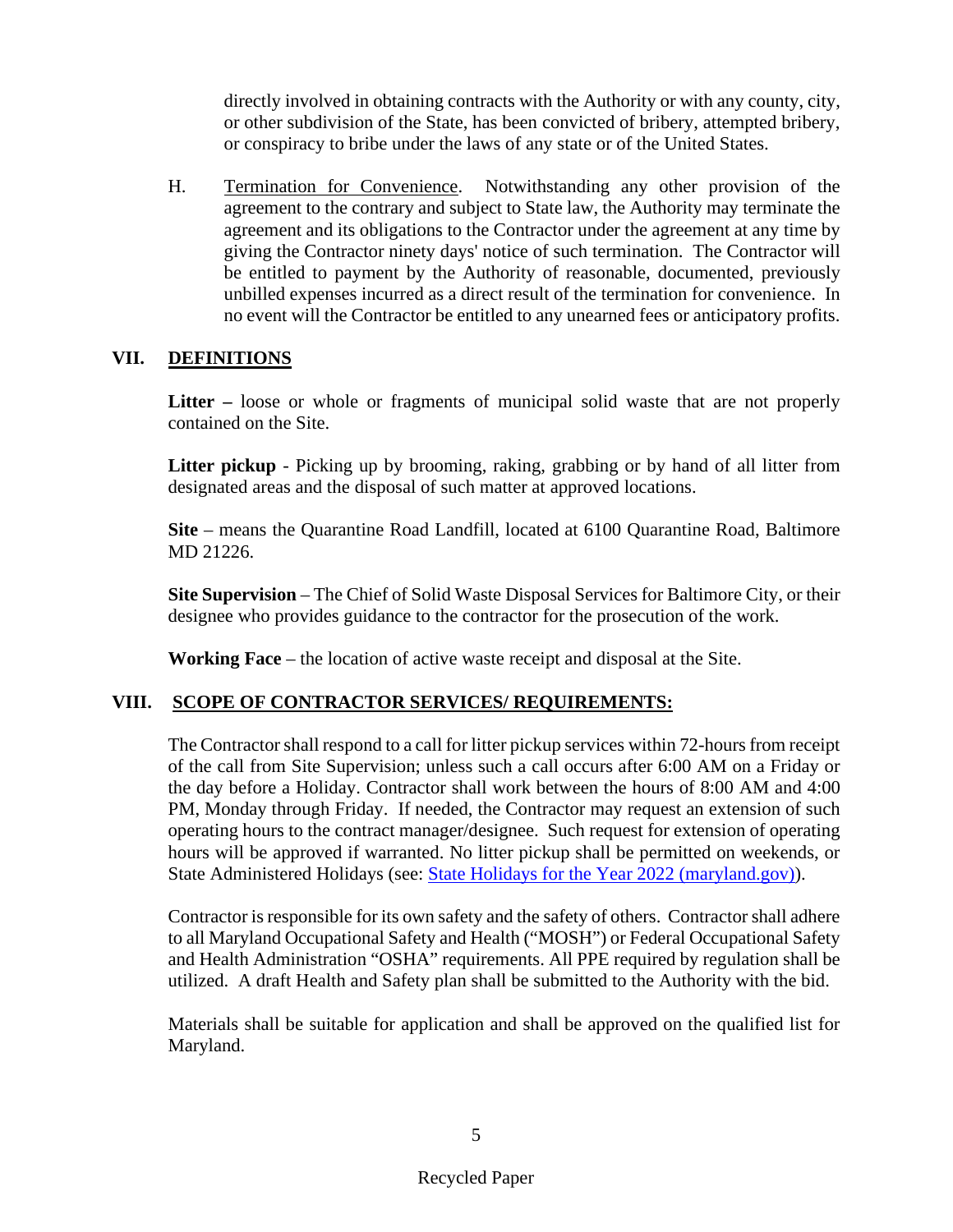## **TERM of AGREEMENT and CONTRACTOR DUTIES**

This Agreement will be for one (1) year of on-call litter pickup at the Quarantine Road Sanitary Landfill in Baltimore City starting at the Notice to Proceed, with two (2), oneyear extensions, each at the sole discretion of the Authority under the same terms and conditions. Notice to Proceed is anticipated to be provided on or after September 15, 2022.

The duties of Contractor include, but are not limited to, the following:

## **Litter Patrol**

- Litter pickup shall be done on all paved shoulder areas including areas around traffic islands (e.g., scales and roll-off containers) at all locations;
- Along all outside and median paved shoulders for the full length and width of the shoulder;
- Along all concrete median-barrier walls for the full length of the wall;
- Along and under all median-barrier guard rails for the full length of the guard rail where the guard rail is located in a paved median;
- Along all curbs in any of the above areas;
- Along all curbs paralleling and adjacent to the traffic lanes;
- On side slopes of the landfill;
- At the base of litter control fencing *except* for the interior of the fencing at the Working Face;
- In stormwater conveyance features, such as swales, downchuttes and berms as long as there is no standing water;
- Adjacent to buildings and open structures;
- On compacted roads and gravel pathways.

The cleaning operation shall not include removal of materials in the following areas:

- areas undergoing construction (such as cover soil borrow areas or lined subcells)
- in stormwater control ponds;
- in features with standing water;
- in leachate storage ponds;
- inside the fencing of the landfill gas control yard;
- in covered and uncovered manholes, vaults, and other confined spaces;
- in vegetation at a height greater than six (6) feet from the ground;
- in vehicles at the Site:
- inside of buildings.

In the event the Contractor locates large debris such as a sofa, mattress, appliance, etc. or animal carcasses, the Contractor personnel shall notify the Site Supervision to coordinate removal.

Work under the agreement will begin upon issuance of the "Notice to Proceed."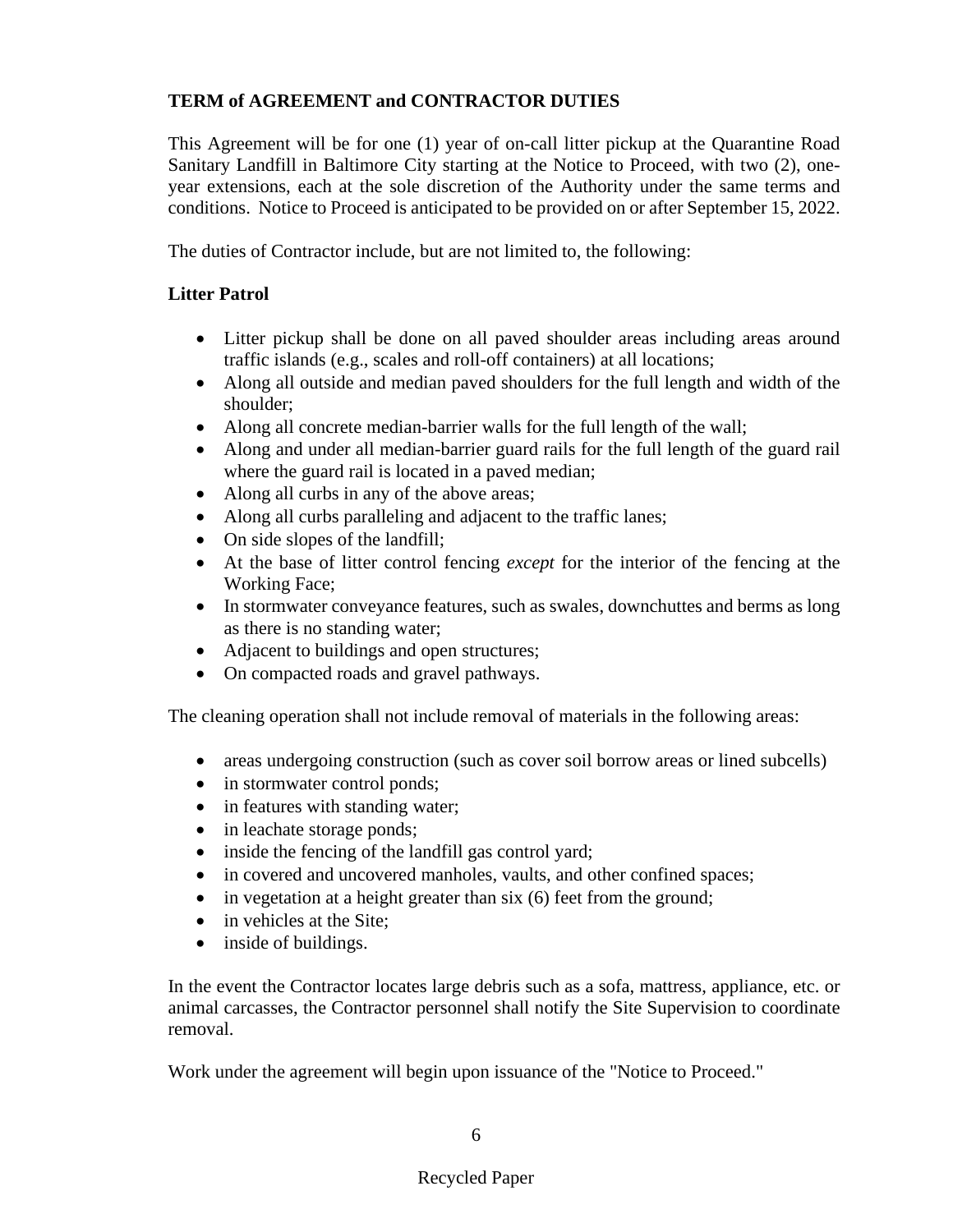All operations described in these specifications shall be conducted by the Contractor's personnel and the expense of all such operations shall be the Contractor's.

- The Contractor shall provide its own equipment, labor, fuel, and any other materials necessary to complete the required work;
- The Contractor shall be responsible for the maintenance and repair of its own equipment and the availability, presence and supervision of its employees;
- The Contractor shall have a competent and experienced Supervisor/Foreman on duty at all times when work is being performed under the agreement;
- There shall be no subcontractors used by the Contractor to fulfill any items or conditions of the agreement without the prior written consent of the Authority;
- All equipment and personnel shall move in the same direction as traffic at all times during all cleaning operations, unless otherwise directed by Site Supervision;
- The Contractor shall perform all handwork required to effectuate an efficient cleaning operation. The Site Supervision will have the right to identify for the Contractor those areas where handwork should be performed.

## **DEBRIS DISPOSAL**

- The final disposal of debris collected during all cleaning operations shall be disposed of at locations as approved by the Site Supervision. No disposal on private property will be permitted;
- The Contractor shall comply with all applicable State and Local laws and ordinances related to the hauling and handling of such material, if required;
- All bags shall be empty upon arrival prior to performing any litter pickup.

## **WATER, POTABLE**

• The Contractor is responsible for providing potable water for the Crew.

## **MAINTENANCE OF TRAFFIC**

• Litter patrol shall not impede traffic at the Quarantine Road Landfill.

## **EQUIPMENT**

The equipment used for cleaning shall be of sufficient type, capacity and quantity to safely and efficiently perform the cleaning work as specified.

The Crew shall have ready access to the following as provided by the Contractor on a daily basis:

- hand picker tools;
- proper and functioning personal protective equipment (PPE). At a minimum PPE is to include puncture resistant boots, puncture resistant gloves, long sleeve shirts and long pants, suitable head covering and safety glasses;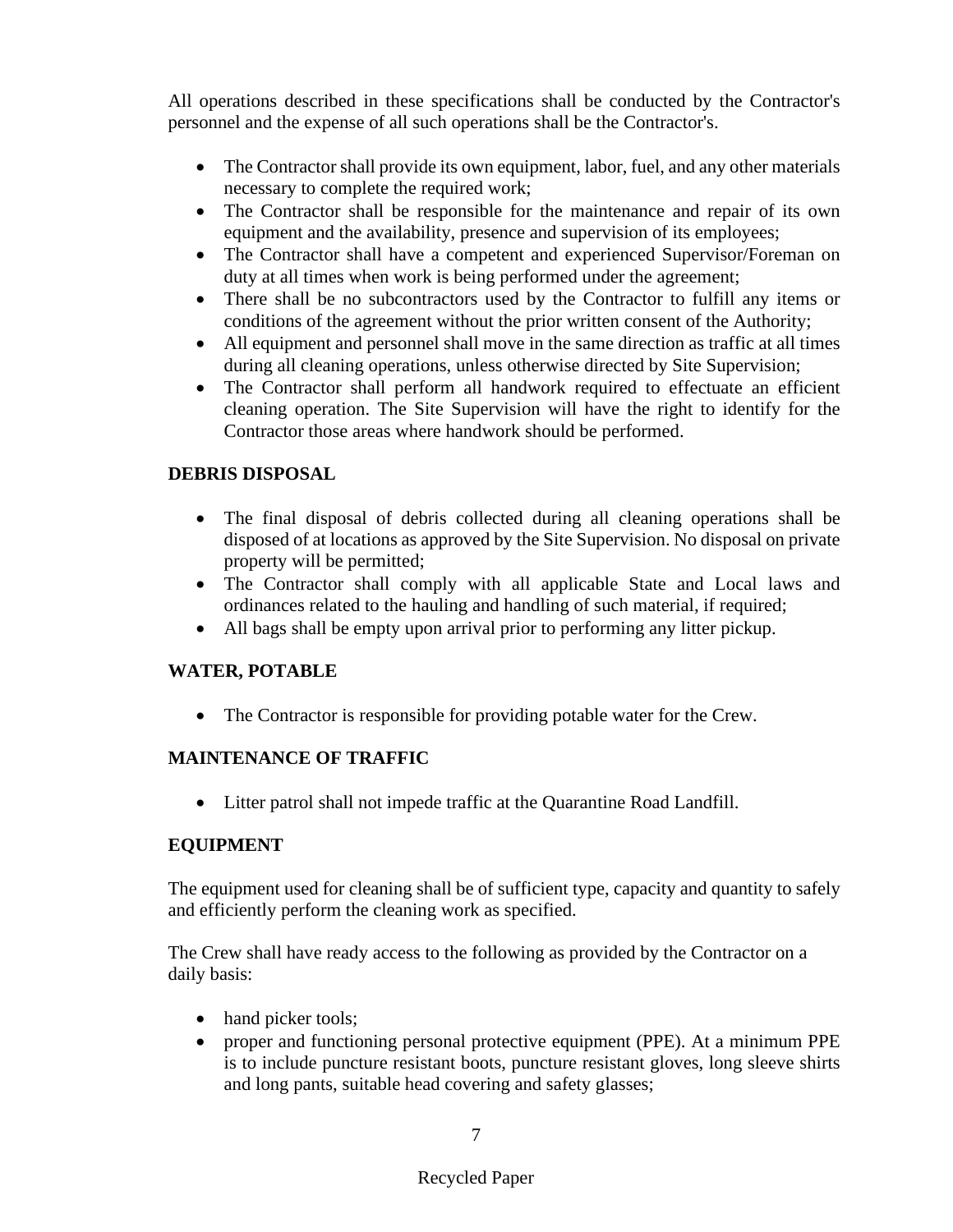- a first aid kit:
- containers for potable water; and
- trash bags, paper and compostable material, typ. 30-gallon volume.

#### **LOCATION OF WORK**

Baltimore City Department of Public Works 6100 Quarantine Road Baltimore, Maryland 21226

#### **WORK SCHEDULING**

The Contractor shall leave the names and telephone numbers of two individuals who may be contacted at any time by the Site Supervision. The Contractor shall be prepared to begin operations no later than five days after Notice to Proceed, in general, and within five (5) business days thereafter when called upon by Site Supervision.

After the work has started, it shall be prosecuted continuously on all acceptable working days without stoppage until the entire task, as directed by the Site Supervision, is complete. The Authority reserves the right to discontinue use of the litter patrol at any time and the Site Supervision will make the sole determination as to whether the litter patrol is performing satisfactorily.

#### **SEQUENCE OF WORK SCHEDULES**

Prior to beginning work, the Contractor and the Site Supervision will discuss the sequence of operation prior to commencing litter pickup operations.

## **INSPECTION OF WORK**

The City will monitor the Contractor's work performance on a daily basis. All areas cleaned by the Contractor shall present an appearance that is completely satisfactory to the monitoring inspector, and within the cleanliness guidelines of the Authority.

Any deficiency in the Contractor's performance shall be reported to the Contractor within 1 hour following completion of work, and such deficiencies shall be corrected by the Contractor no later than 24 hours following receipt of such notice.

In the event an improvement project is under construction or will be under construction where cleaning is scheduled, that portion of a cleaning cycle will be deleted from the required cleaning at the direction of the Site Supervision.

In no event will the Contractor be allowed additional compensation by the Authority for initial cleaning of a reentered road following rehabilitation or construction.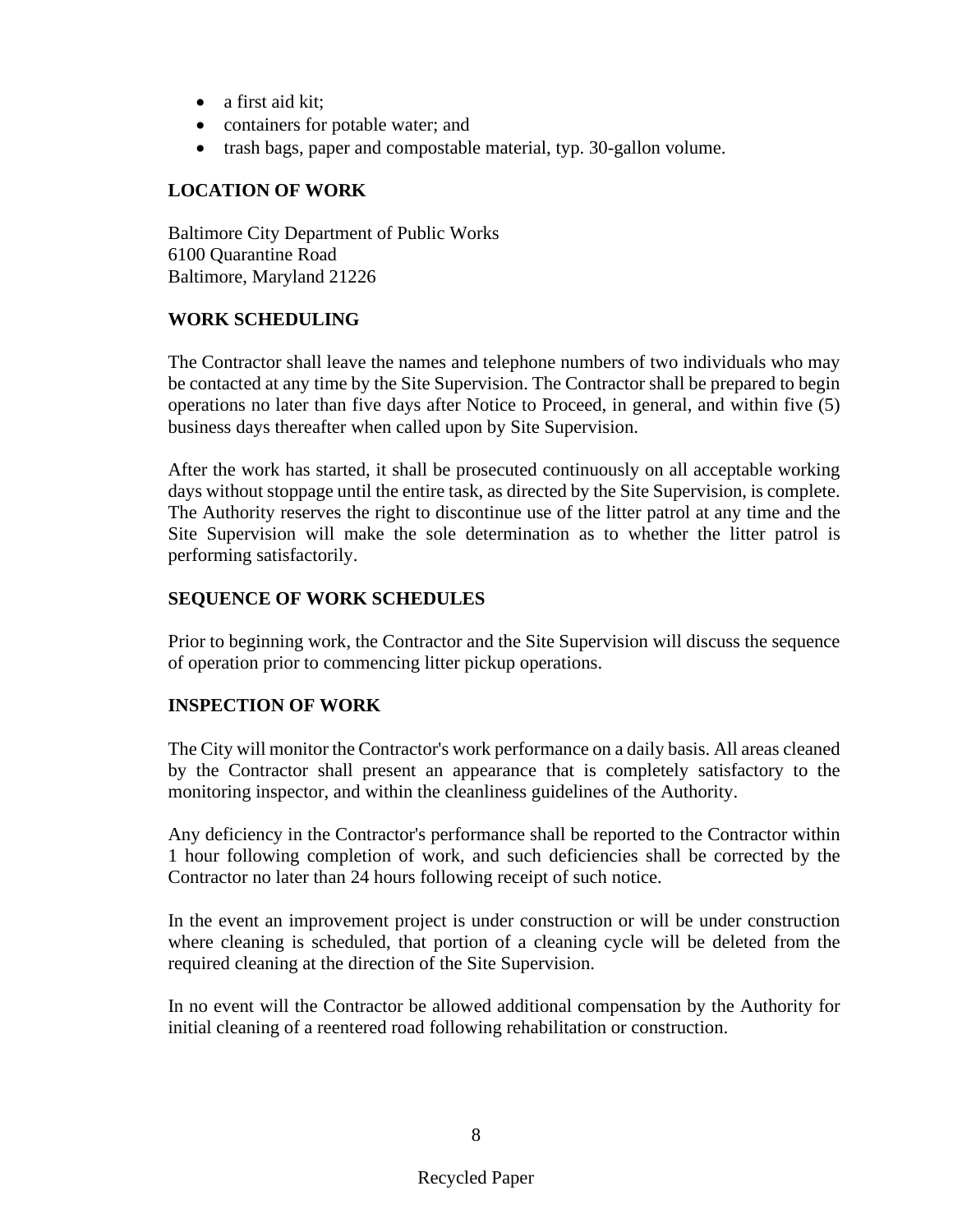## **NOTICE TO CONTRACTORS**

**REQUEST FOR INFORMATION.** Any information regarding the requirements or the interpretation of any provision of the Agreement Documents shall be requested, in writing, and delivered before 4:00 PM on June 15, 2022. Responses to questions or inquiries having any material effect on the bids shall be made by written addenda sent to all prospective bidders. The Authority will not respond to telephone requests for information concerning this invitation for bids that would materially affect the bid.

Written requests for information or questions shall be addressed to:

Northeast Maryland Waste Disposal Authority (Authority) Tower II - Suite 402 100 S. Charles Street Baltimore, MD 21201-2705 Phone (410) 333.2730 Fax (410) 333-2721 E-mail: [procurement@nmwda.org](mailto:procurement@nmwda.org)

Each request for information or questions shall include the Agreement Number as set forth on page 1 of this IFB and the name and address of the originator.

## **IX. VENDOR QUALIFICATIONS:**

Contractor shall have a minimum of two (2) years' experience in similar cleaning services. Contractors submitting bids certify to the Site Supervision that they possess all necessary equipment, facilities, personnel and work experience to fulfill the terms of the agreement at the time of bid submission, or that they shall have the necessary equipment and personnel and be ready to proceed on the date of "Notice to Proceed."

#### **The following items are to be included in the bid package:**

- Vendor shall be eligible to conduct business in the State of Maryland, and shall provide a certificate of good standing with the State Department of Assessments and Taxation.
- Vendor shall submit copies of MBE/WBE or MFD certifications currently held in the state of Maryland.
- Vendor shall submit three (3) references with the bid, the name, address, telephone number and point-of-contact of at least three firms, for which the bidder provided similar services within the preceding 24 months. References may be checked prior to award. Any negative responses received may result in disqualification of the bid.
- If claiming landfill specific experience, the Vendor shall provide the name of the proposed team-member with said experience, the name of the landfill and the duration of the experience.
- Liability and Worker's Compensation insurances as detailed in section XII below.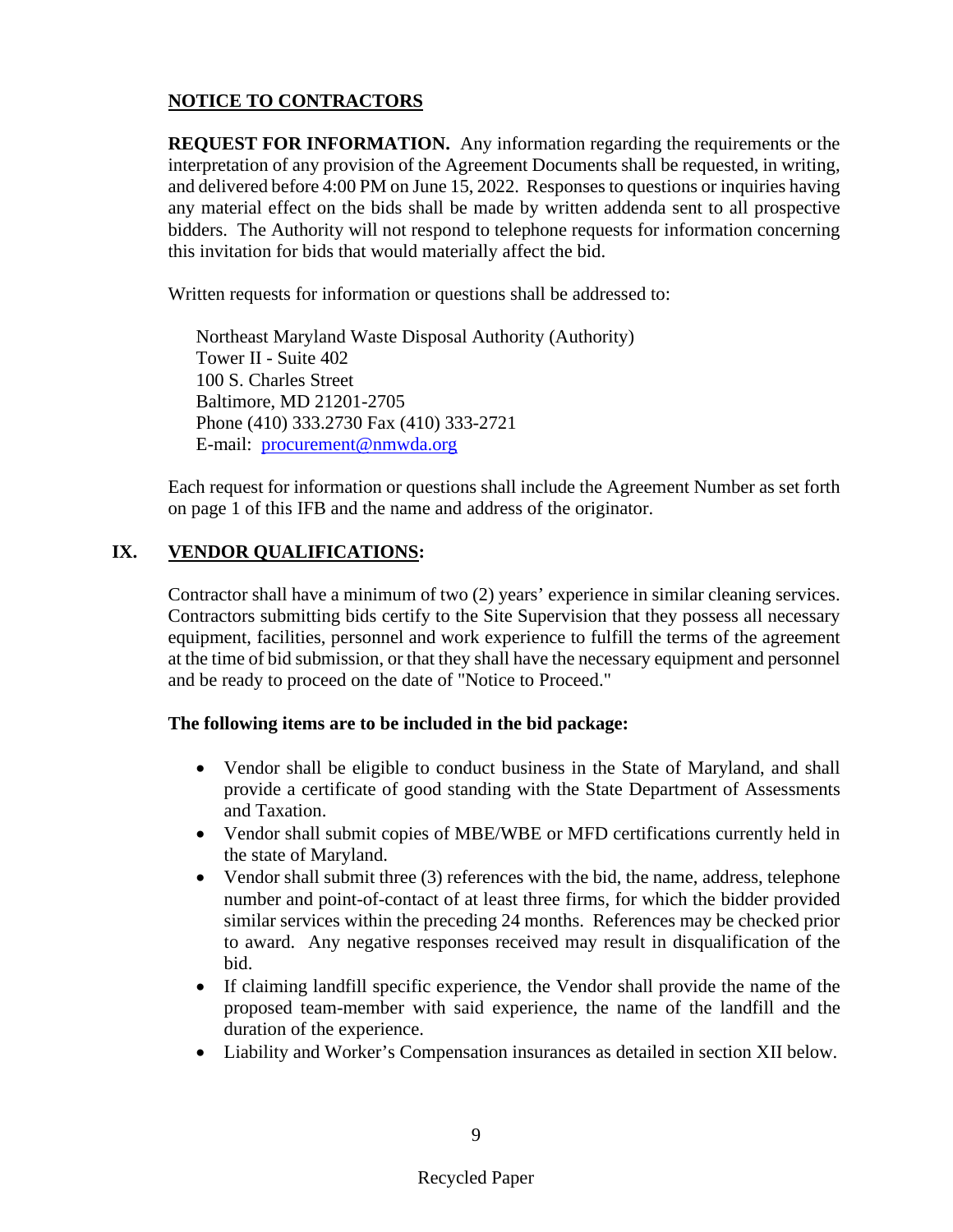## **X. CONTRACT REQUIREMENTS:**

- This is a Lump Sum Job for a daily call-out, each with a duration of **five (5)** to **ten (10)** consecutive workdays for each event. Vendor Shall Furnish all labor, supervision, materials, miscellaneous supplies, tools, rental equipment, safety items, transportation, and generally accepted items necessary to perform the work.
- All work shall conform to Federal, State, county and local codes, rules and regulations.
- Contractor must meet all Federal Environmental Protection Agency, OSHA, and Maryland Department of the Environment guidelines in the performance of work and proper handling and disposal of waste and or contaminated materials. The Authority and Baltimore City will not receive any materials, products, or chemicals which may be hazardous to an employee's health unless accompanied by a Material Safety Data Sheet when received.
- The vendor shall guarantee all work included in the "Agreement" against any defects in workmanship; and shall satisfactorily correct, at no cost to the Authority or Baltimore City, any such defect that may become apparent within a period of one hour after completion of work.
- No sub-contractors shall be permitted to work under this contract without the prior written consent of the Authority.

#### **Unsatisfactory Work:**

• In the event the work performance of the Contractor is unsatisfactory; the Contractor will be notified by the Site Supervision and/or the Authority within one-hour of reported completion and be given one calendar day to correct the work. There will be no cost to the Authority for re-works.

## **XI. PAYMENT**:

Payment shall be made within net 30 days upon receipt of an acceptable invoice.

The Contractor shall provide the Authority with an original statement or invoice for all amounts payable hereunder by the ninth day of the calendar month immediately succeeding the calendar month for which such amounts are payable. The statement or invoice shall be in a form acceptable to the Authority. Amounts invoiced are due 30 days after receipt of the invoice by the Authority. Each invoice shall set forth the amount of the service fee and any other charges payable to the Contractor for the applicable period, together with supporting documentation including, sufficient to allow the Authority to verify the Contractor's calculations.

All invoices must clearly describe the details of the services being paid including the date the goods or services were rendered, the date of the invoice and a unique invoice number. Each invoice must include the vendor's name, remittance address and federal taxpayer identification number. Copy of the City Supervision, or designee, sign-off for the work is required. An original invoice must be submitted to the Authority at the following address: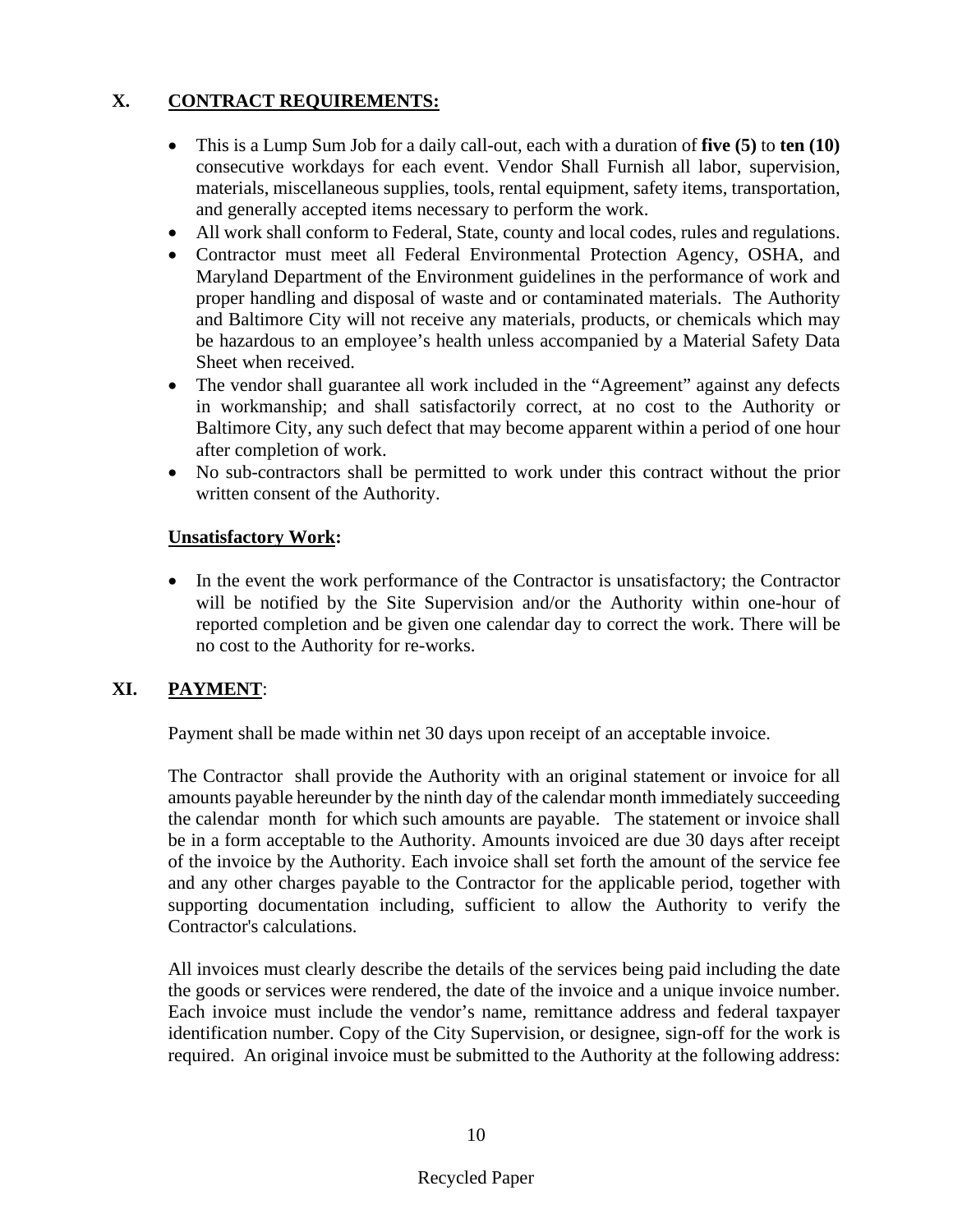Northeast Maryland Waste Disposal Authority Tower II - Suite 402 100 South Charles Street Baltimore, Maryland 21201-2705 Tel. (410) 333-2730, Fax (410) 333-2721 Email: [authority@nmwda.org](mailto:authority@nmwda.org)

#### **Basis of Award:**

The award will be based upon the best bid package offered to the Authority.

## **XII. LIABILITY AND INSURANCE REQUIREMENTS:**

The Contractor must be covered by a sufficient amount of liability insurance. The Contractor shall provide the Authority with proof of liability insurance and coverage before the contract is awarded as follows:

- A. The Contractor or Vendor shall maintain insurance issued by companies licensed and authorized to do business in the State of Maryland, and acceptable to the Authority and Baltimore City.
	- 1. Comprehensive General Liability

Broad Form, combined single limit of one million dollars and no cents (\$1,000,000.00).

2. Worker's Compensation/Employee Liability

To comply with statutory coverage in the State of Maryland, all States' liability and Employer's Liability (Coverage "B") with the limit of one million dollars and no cents (\$1,000,000.00).

- B. Said certificate shall verify that the Authority and Baltimore City have been named an additional insured to the Contractor's or Vendor's above policies, that the insurer, at its own expense, will indemnify and defend all parties insured, and that coverage is extended to cover all contractual obligations of the Contractor or Vendor contained in this contract. More specifically, Contractor shall indemnify, defend and hold harmless the Authority and Baltimore City, Maryland, and their respective members, directors, officers, agents and employees from and against any and all liabilities, claims, suits, actions, losses, obligations, and expenses arising out of or relating to Contractor's breach of the agreement, and/or Contractor's negligence or willful misconduct.
- C. Should the Contractor or Vendor subcontract any part of the service to be provided under this agreement, the subcontractor shall be required by the Contractor or Vendor to provide insurance as described above.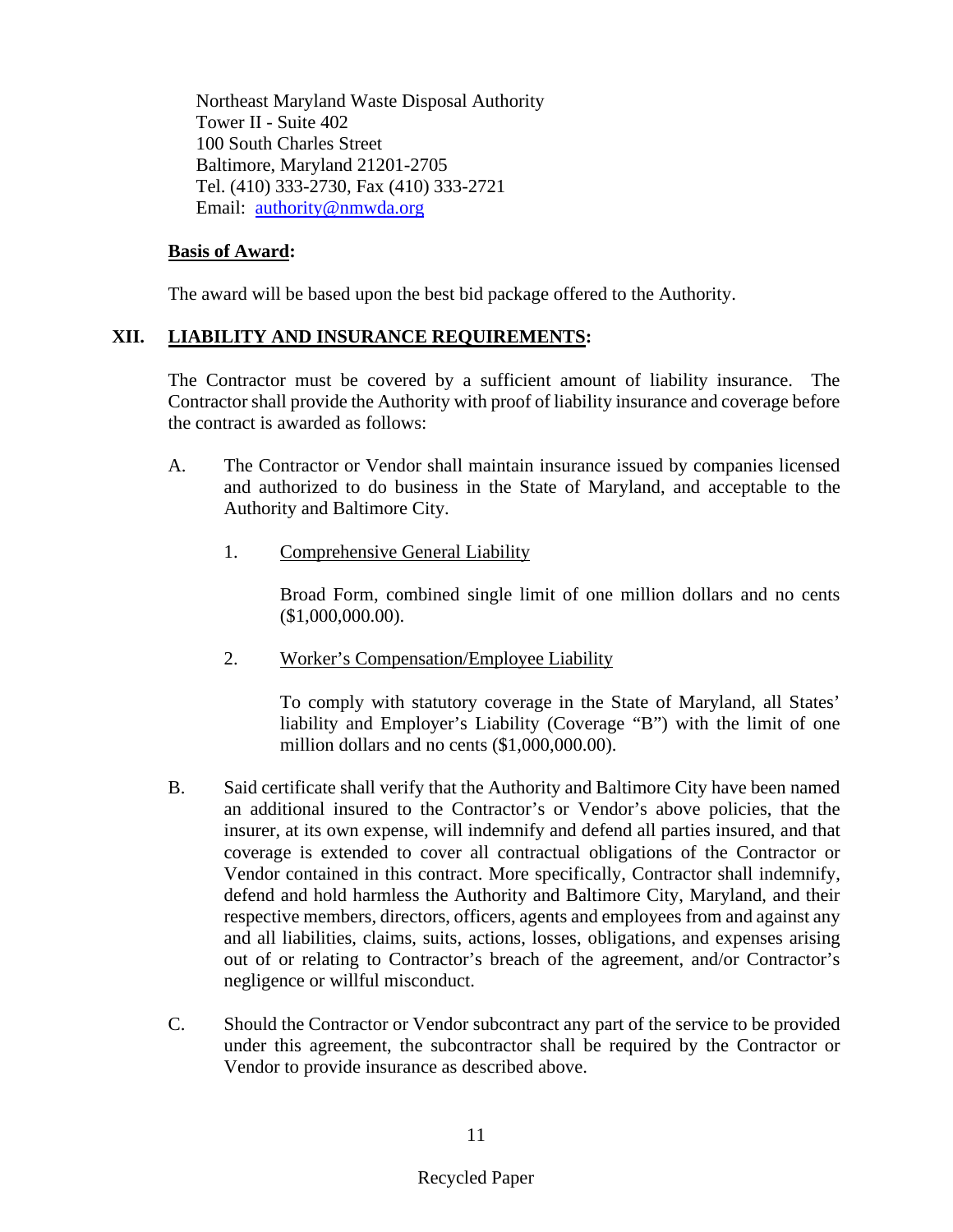If, at any time, the required insurance is cancelled, terminated, or modified so that coverage is not in full force and effect, the Authority may terminate the contract for cause, or obtain additional coverage equal to that required – the cost of which shall be borne by the Contractor or Vendor.

D. A Certificate of Insurance meeting the above requirements shall be provided to the Authority prior to "contract award".

#### **XIII. BID CONTENT:**

The bidder shall submit an original Agreement Bid Form for this Project. The bid shall be submitted on Attachment No. I. Attachment No. I is **not to be altered in any way** and is to contain only the price or prices stipulated on the form.

#### **Bid submissions must be:**

- Submitted in a sealed envelope marked "**QRL LITTER PICKUP SEALED BID**."
- Addressed to:

Northeast Maryland Waste Disposal Authority Tower II - Suite 402 100 South Charles Street Baltimore, Maryland 21201-2705 Tel. (410) 333-2730, Fax (410) 333-2721 E-mail: [procurement@nmwda.org](mailto:procurement@nmwda.org)

- Clearly marked with the full name and address of the bidder.
- Clearly marked with the contents of the envelope (i.e., **"Bid Submission - Agreement No. 1-2022 QRL LITTER PICKUP").**

#### **XIV. OPENING of BIDS:**

Bids will be opened in accordance with the provisions in COMAR 14.13.01.09 at 12:10 PM on July 7, 2022.

#### **XV. DURATION / TERM OF THE AGREEMENT/PROJECT:**

The duration / term of the contract is one (1) year from Notice to Proceed issuance with two (2) one-year extensions at the Authority's sole discretion. Pursuant to the Authority's procurement regulations and relevant case law, the Authority cannot enter into mutual extension agreements for procured services (see COMAR 14.13.01 and *Mayor and City Council of Baltimore v. Bio Gro Systems, Inc. (Md. 1984)*.

## **XVI. ATTACHMENTS:**

Agreement Bid Form - Attachment No. I (required with bid submittal)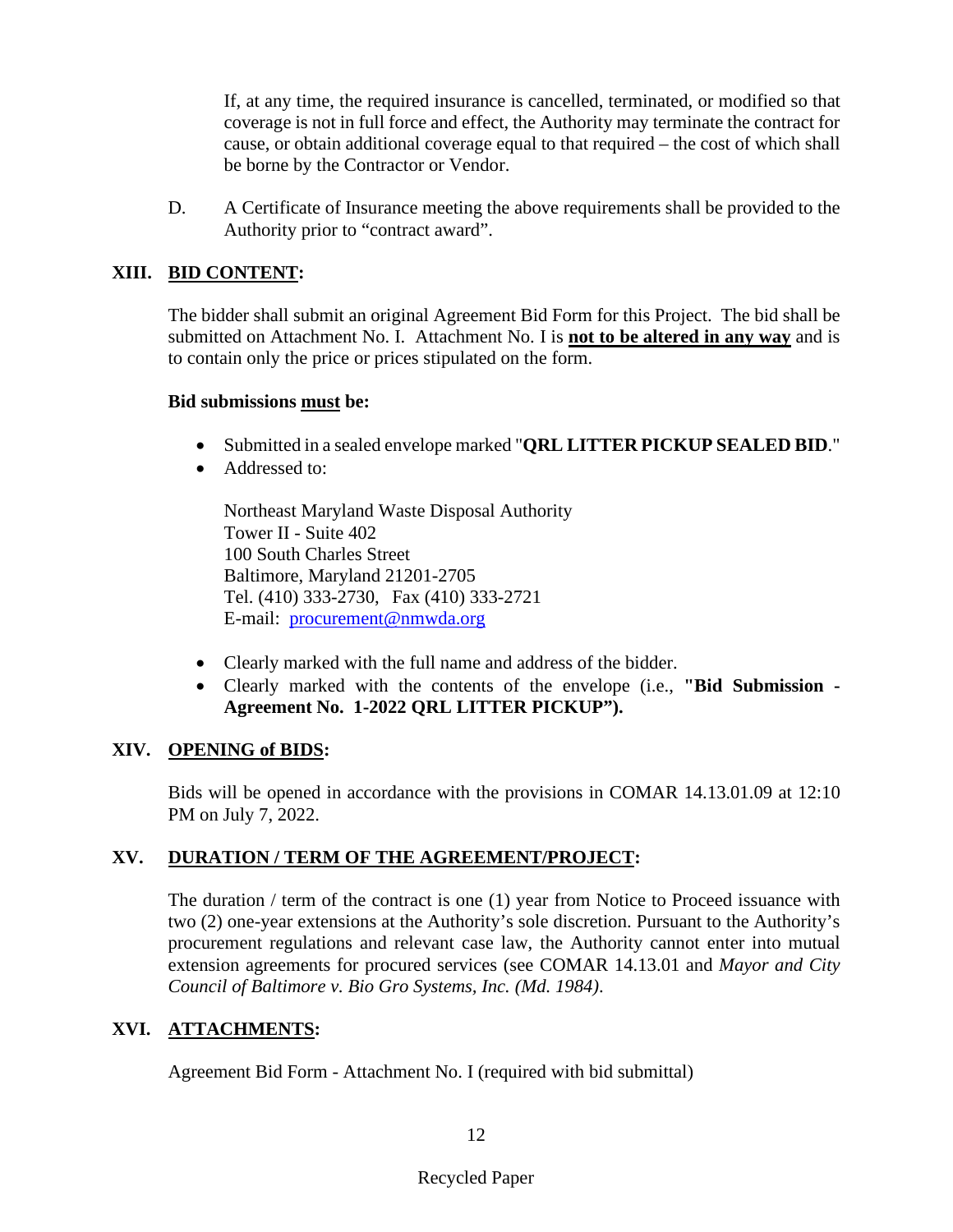#### **ATTACHMENT I - BID FORM - PAGE 1 of 2 INVITATION FOR BID # QRL LITTER PICKUP**

#### **This form is to be completed in its entirety and unaltered.**

| Column A                                                                                                                       | Column B                                                                       |
|--------------------------------------------------------------------------------------------------------------------------------|--------------------------------------------------------------------------------|
| Item                                                                                                                           | Total Cost (\$)                                                                |
| LUMP SUM BID - to provide one (1) full<br>maintenance litter pickup day at the<br>Quarantine Road Landfill, per specification. | (this will be multiplied by 10 for the two week)<br>service during evaluation) |

#### NOTE:

a) Carry all amounts to 2 decimal places.

The Authority is exempt from Maryland Sales and Use Taxes by Exemption Certificate Number 3000256-3 and from Federal Excise Taxes by Exemption Number 52-73-0358K. Do not include tax.